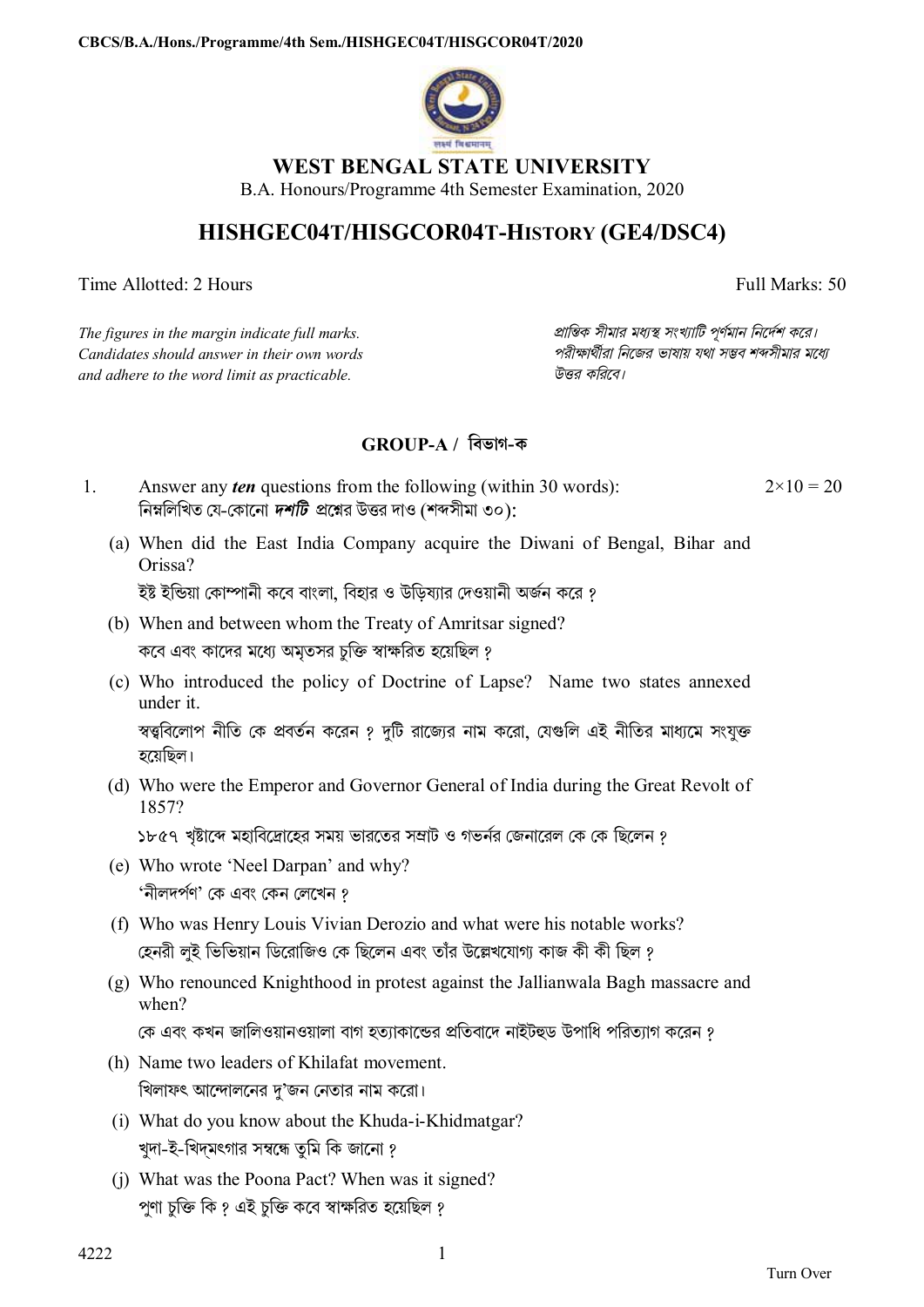#### **CBCS/B.A./Hons./Programme/4th Sem./HISHGEC04T/HISGCOR04T/2020**

(k) When was the Tamralipta Jatiya Sarkar established in Midnapore? Who was its head?

তাম্রলিপ্ত জাতীয় সরকার মেদিনীপুরে কবে প্রতিষ্ঠিত হয়েছিল ? এর প্রধান কে ছিলেন ?

- (l) Between whom and when was the Lucknow Pact signed? লক্ষ্ণৌ চুক্তি কাদের মধ্যে এবং কবে স্বাক্ষরিত হয়েছিল ?
- (m) When and where was the Pakistan resolution adopted? কবে এবং কোথায় পাকিস্তান প্রস্তাব গৃহীত হয় ?
- (n) When and where did the Naval Revolt take place? কবে এবং কোথায় নৌ-বিদ্রোহ হয়েছিল ?
- (o) When did the Constitution of India become effective? কেব ভারতীয় সংিবধান কাযকরী হেয়িছল ?

#### **GROUP-B / িবভাগ-খ**

### **Answer any** *two* **questions from the following (within 250 words) িনmিলিখত েয-েকােনা** *dিট* **pেűর উtর দাও (শbসীমা ২৫০)**

 $5 \times 2 = 10$ 

- 2. What do you understand by Subsidiary Alliance? অধীনতামূলক মিত্ৰতা বলতে কী বোঝো ?
- 3. What is meant by De-industrialization? অবশিল্পায়ন বলতে কী বোঝায় ?
- 4. What was Macaulay's Minute? মেকলে-এর মিনিট কী ছিল ?
- 5. Who undertook the Dandi March and when? What were its objectives? কে এবং কবে ডান্ডি অভিযান করেছিলেন <u>? এর উদ্দেশ্য</u>গুলি কি ছিল ?
- 6. What was Communal Award? সাম্প্রদায়িক বাঁটোয়ারা কী ছিল ?

## **GROUP-C / িবভাগ-গ**

#### **Answer any** *two* **questions from the following (within 500 words) িনmিলিখত েয-েকােনা** *dিট* **pেűর উtর দাও (শbসীমা ৫০০)**  $10\times2 = 20$

- 7. What were the reasons behind the struggle between Siraj-ud-Daula and the English East India Company? What was the outcome of this struggle? ইংরেজ ইষ্ট ইন্ডিয়া কোম্পানীর সঙ্গে সিরাজ-উদ-দৌলার বিরোধের কারণগুলি কী ছিল ? এই সংঘর্ষের ফলাফল কী হেয়িছল ?  $7+3$
- 8. Discuss the different causes responsible for the Revolt of 1857. ১৮৫৭ খৃষ্টাব্দের বিদ্রোহের জন্য দায়ী বিভিন্ন কারণগুলি আলোচনা করো। 10